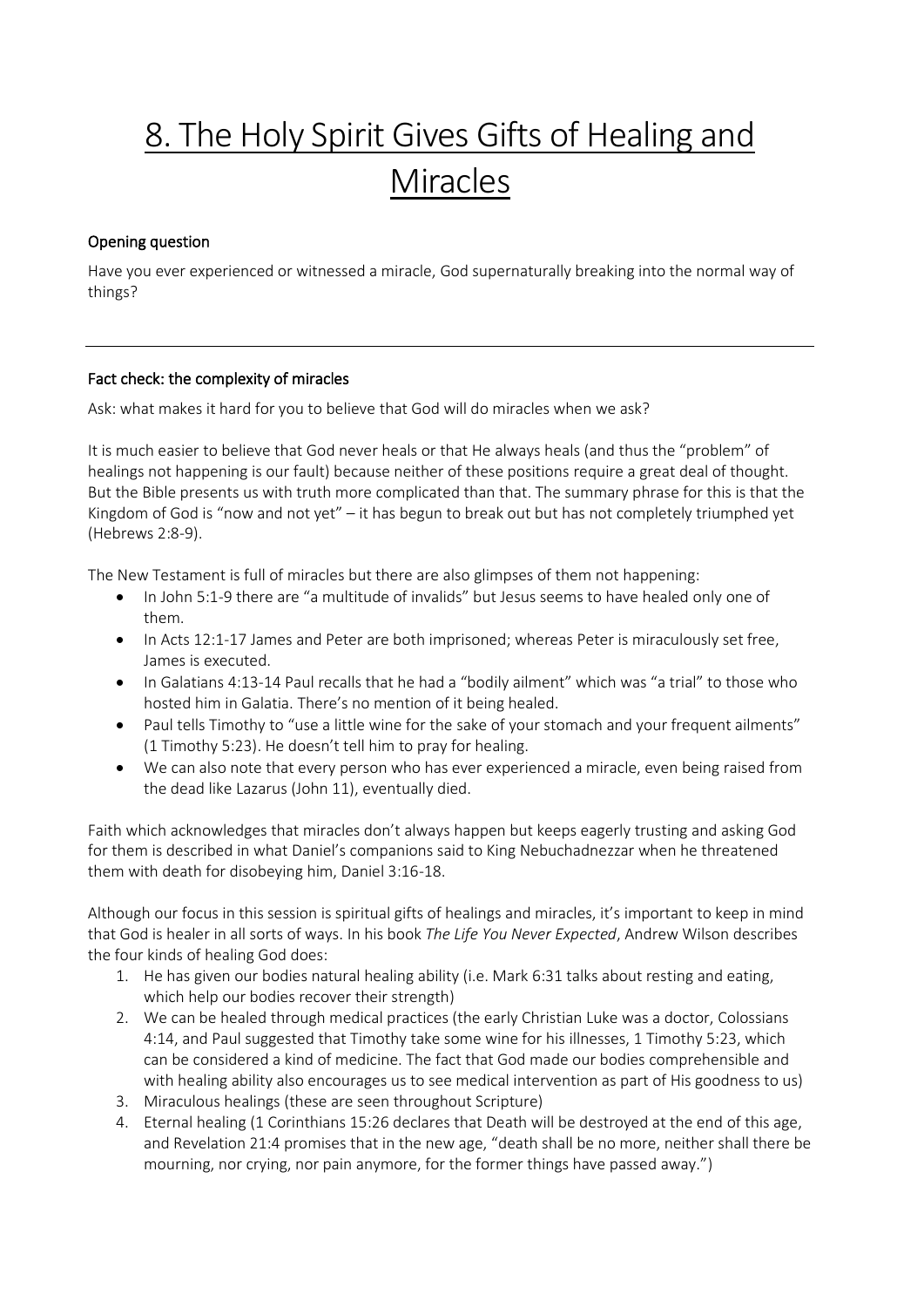## Discussion

Why do think there is complexity regarding miracles? Does thinking about this make you more confident that God can do miracles, or less?

#### Fact-check: miracles in Jesus's ministry and ours

Jesus was empowered by the Holy Spirit, and this included power for the miraculous:

- Read Luke 4:17-21 (see also Luke 4:14, 5:17, and Matthew 3:22-30 in which Jesus gives the credit for the deliverances He performed to the Holy Spirit).
- Read Romans 8:11 to be reminded that the same Spirit lives in us, God's people!

Why did Jesus perform miracles? Read these verses for a variety of reasons and consider whether those reasons are still valid today:

- Matthew 14:14
- Luke 5:23-26
- Luke 7:11-17
- Luke 18:41-43
- $\bullet$  Acts 2:22

Jesus commissioned all His followers to do the things He did (Matthew 10:1 , Luke 10:1, 9, John 14:12-14) and the New Testament shows us Spirit-filled people obeying Him:

- Acts 5:14-16 (Peter, filled with the Spirit in Acts 2:4 and elsewhere)
- Acts 19:11-12 (Paul, filled with the Spirit in Acts 9:17 and elsewhere)
- Acts 6:8 (Stephen, described as filled with the Spirit Acts 6:3-5)
- Acts 8:5-7 (Phillip, described as filled with the Spirit Acts 6:3-5)
- 1 Corinthians 12:9-10a (unnamed people in Corinth, Paul's language suggests that receiving spiritual gifts of miracles and healings is something that happens on multiple occasions)
- Galatians 3:5 (unnamed people in Galatia, Paul's language suggests that the Spirit working miracles is something that happens on multiple occasions)
- Hebrews 2:4 (unnamed people who preached the gospel)

All of God's people are instructed to pray for the sick and "earnestly desire" spiritual gifts of healing and miracles:

- James 5:14-16 (this mentions elders praying in verse 14 and everyone in verse 16)
- 1 Corinthians 12:28-31 (not everyone will get these gifts but everyone should ask)

#### Discuss: Growing in faith

Faith isn't always necessary for miracles but it is often associated with them (Matthew 9:2, 22, 15:28, Acts 14:8-10, etc.) and it is another gift of the same Spirit (1 Corinthians 12:9). What has helped you grow in faith that God is willing and able to perform miracles today?

How can we make sure that the caveats of the first section ("the complexity of miracles") don't dull our faith or cause us to be passive about something we have been commanded to do?

We should expect that the gifts God gives us will grow as we use them faithfully. We accept varying levels of power in other spiritual gifts, such as prophecy and teaching, and we don't dismiss them for being less than perfect; the same should go for miracles and healings. Don't despise the day of small things